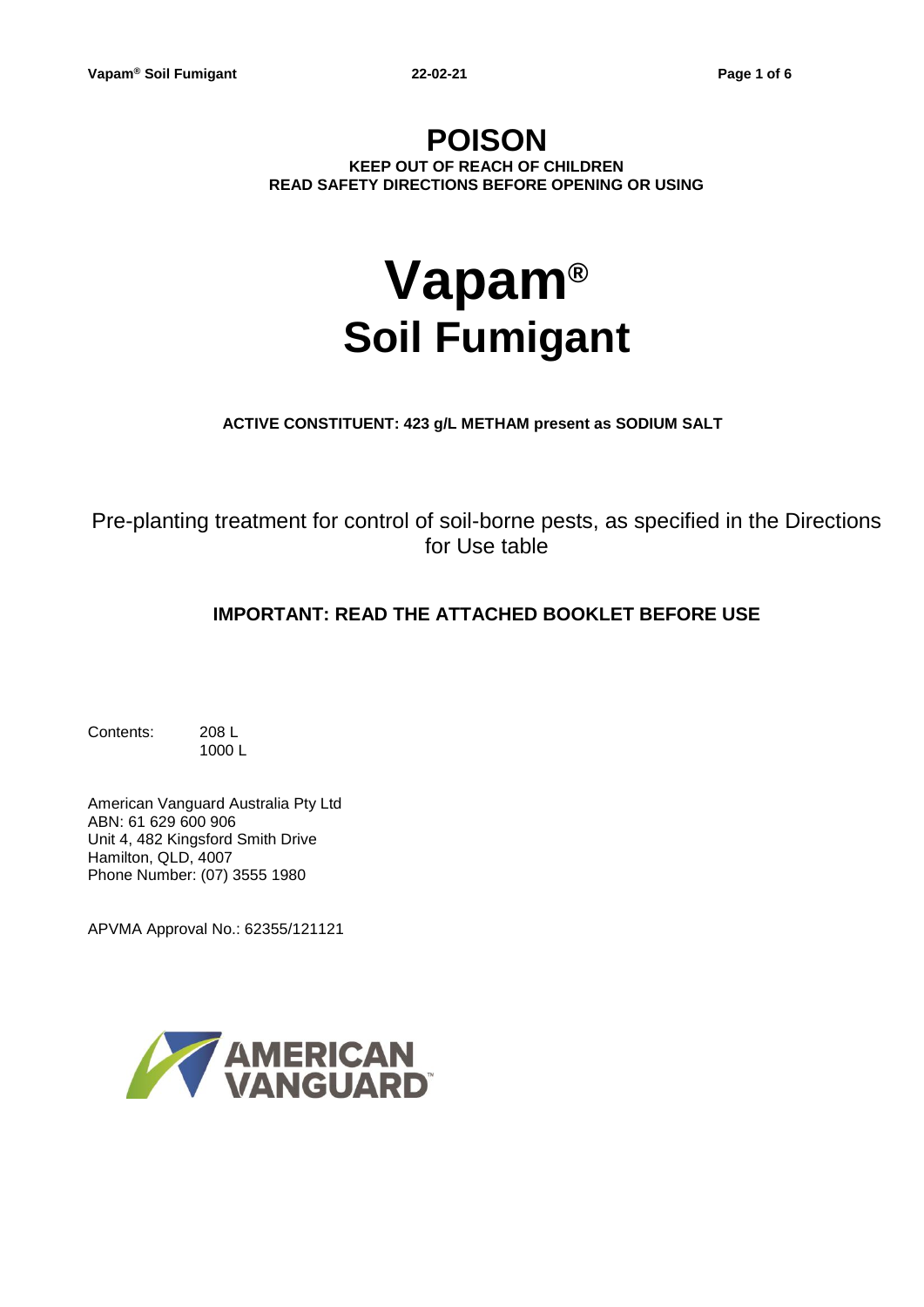# **DIRECTIONS FOR USE RESTRAINTS: DO NOT** apply to a dry soil. **DO NOT** exceed specified rates.

**DO NOT** use in high winds.

**DO NOT** apply in low humidity or when temperature is above 32°C.

| <b>SITUATION</b>                                            | <b>PESTS CONTROLLED</b>                                                                                                                                      | <b>STATE</b>                     | <b>RATE</b>                                      | <b>CRITICAL COMMENTS</b>                                                                                                                                                                                                                                                                                                                                                                                                                                                                                                                                                                                                                                                                                                                |
|-------------------------------------------------------------|--------------------------------------------------------------------------------------------------------------------------------------------------------------|----------------------------------|--------------------------------------------------|-----------------------------------------------------------------------------------------------------------------------------------------------------------------------------------------------------------------------------------------------------------------------------------------------------------------------------------------------------------------------------------------------------------------------------------------------------------------------------------------------------------------------------------------------------------------------------------------------------------------------------------------------------------------------------------------------------------------------------------------|
| Sites for<br>Seedbeds,<br>Lawns &<br>other limited<br>areas | Germinating weed seeds<br><b>including:</b> Winter Grass,<br>Prince of Wales Feather,<br>Fat Hen<br>Nematodes, Symphylids<br>(Not Tas) (Garden<br>Centipede) | <b>All States</b>                | 25-50 L per<br>50 L water<br>per 1000 $m2$       | <b>SOIL INJECTION: Use the higher rate</b><br>for heavier soils. Injection points or<br>linjection nozzles under a blade should<br>be 12 cm apart, 10-15 cm deep in a<br>well prepared moist soil. Immediately<br>after injection, compact the soil by<br>rolling. Water lightly to prevent escape<br>of gas. Repeat irrigation after 2-3 days<br>for light soils or soils which crack or<br>dry out quickly. Prevent run-off.                                                                                                                                                                                                                                                                                                          |
|                                                             | <b>Fungus Diseases</b><br>including:<br>Rhizoctonia,<br>Pythium,                                                                                             |                                  | 1.1 L per 12 L<br>water per 10<br>m <sup>2</sup> | <b>ROTARY TILLER: Spray or sprinkle</b><br>diluted solution in front of tiller. Roll<br>immediately to compact soil. Lightly<br>water as above.                                                                                                                                                                                                                                                                                                                                                                                                                                                                                                                                                                                         |
| Field:<br>Application to<br><b>Total Area</b>               | Fusarium,<br>Phytophthora,<br>Verticillium.<br>Sclerotinia and<br>Club Root of<br>Crucifers                                                                  | Qld, NSW,<br>SA, Vic,<br>WA only | 250-500L<br>per 400-700<br>L water per<br>ha     | <b>SOIL INJECTION: Use the higher rate</b><br>for heavier soils. Follow method for<br>injection described under seedbeds.                                                                                                                                                                                                                                                                                                                                                                                                                                                                                                                                                                                                               |
|                                                             |                                                                                                                                                              |                                  | 600-800L<br>per 900-<br>1100 L water<br>per ha   | <b>APPROVED ONLY FOR TRICKLE</b><br><b>IRRIGATION SYSTEMS</b> designed to<br>apply agricultural chemicals as<br>certified by the manufacturer and<br>under plastic sheeting. Use the higher<br>rate for heavier soils. Use system to<br>give large droplet size. For shallow<br>pests in the top 30 cm or less of soil -<br>run system for 5-10 minutes. For next<br>10-20 minutes inject solution into<br>irrigation system and continue<br>watering until soil is wet as deep as<br>control is needed. Keep moist for 2-3<br>days for light soils or soils which crack<br>or dry out quickly. For control deeper<br>lthan 45 cm divide recommended dose<br>into three equal parts and apply at<br>intervals during irrigation period. |
|                                                             |                                                                                                                                                              |                                  | 250-500L<br>per 400-700<br>L water per<br>ha     | <b>ROTARY TILLER:</b> Spray or sprinkle<br>diluted solution in front of tiller. Roll<br>immediately to compact soil. Irrigate at<br>once with enough water to seal the soil<br>surface. Repeat irrigation after 2-3<br>days for light soils or soils that crack or<br>dry out quickly.                                                                                                                                                                                                                                                                                                                                                                                                                                                  |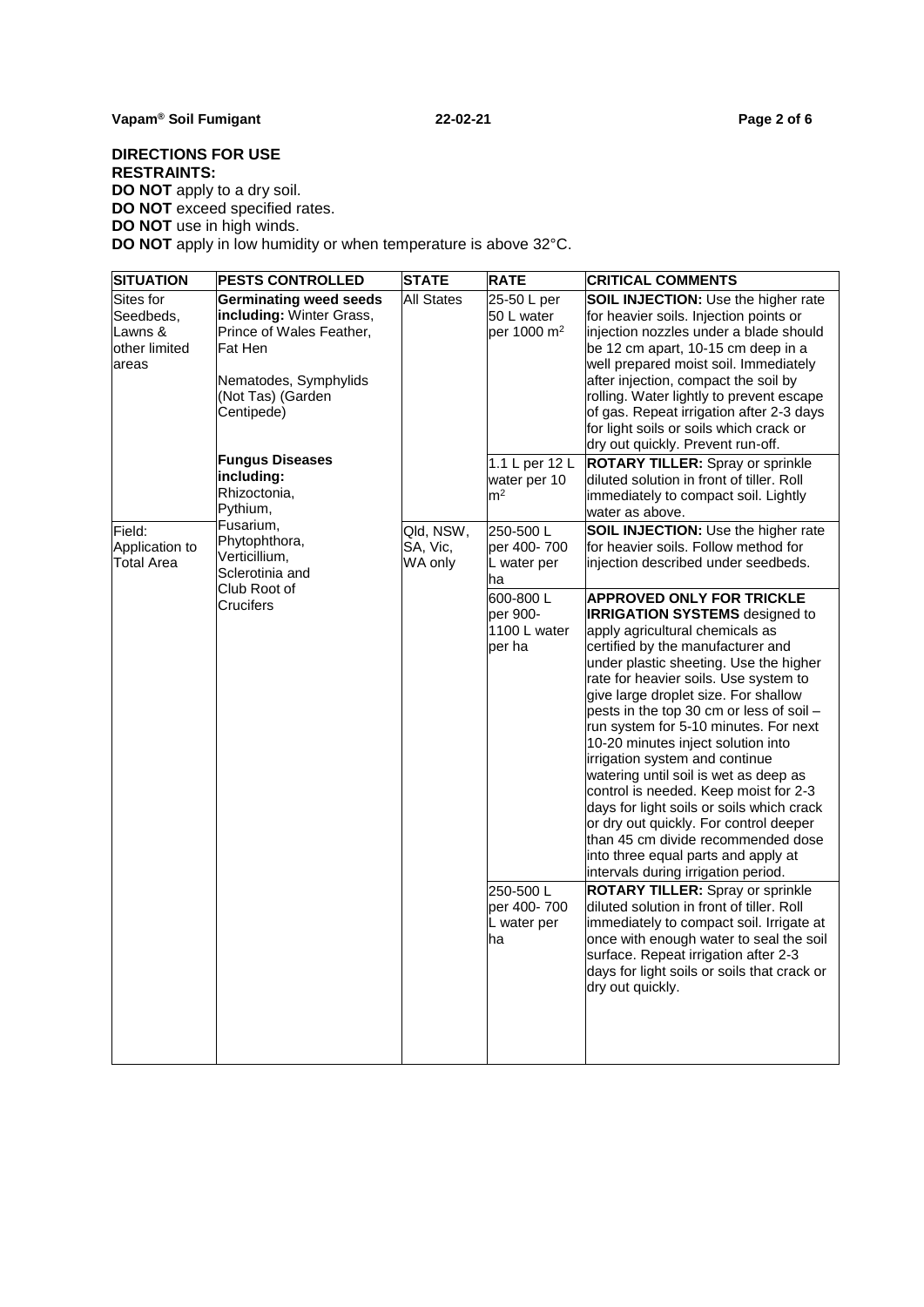| <b>SITUATION</b>                                   | <b>PESTS CONTROLLED</b>                                                                                                                                      | <b>STATE</b>                                 | <b>RATE</b>                                                                                                                                                                                                                                                                            | <b>CRITICAL COMMENTS</b>                                                                                                                                                                                                                                                                                                                                                                                                                                                                                                                                                                                                                                                                                                                                                  |
|----------------------------------------------------|--------------------------------------------------------------------------------------------------------------------------------------------------------------|----------------------------------------------|----------------------------------------------------------------------------------------------------------------------------------------------------------------------------------------------------------------------------------------------------------------------------------------|---------------------------------------------------------------------------------------------------------------------------------------------------------------------------------------------------------------------------------------------------------------------------------------------------------------------------------------------------------------------------------------------------------------------------------------------------------------------------------------------------------------------------------------------------------------------------------------------------------------------------------------------------------------------------------------------------------------------------------------------------------------------------|
| Field:<br>Application<br>to Beds or<br><b>Rows</b> | <b>Germinating weed seeds</b><br>including: Winter Grass,<br>Prince of Wales Feather,<br>Fat Hen<br>Nematodes, Symphylids<br>(Not Tas) (Garden<br>Centipede) | <b>All States</b>                            | 250-500L<br>per 400-700<br>L water per<br>ha                                                                                                                                                                                                                                           | <b>SOIL INJECTION: Use the higher rate</b><br>for heavier soils. Solution may be<br>injected into pre-formed beds or as a<br>band treatment. Follow the instructions<br>for injection above. For a wider treated<br>band space use two or more injection<br>points at intervals of 12 cm apart. All<br>methods should be at a depth of 10-15<br>cm.                                                                                                                                                                                                                                                                                                                                                                                                                       |
|                                                    | <b>Fungus Diseases</b><br>including:<br>Rhizoctonia,<br>Pythium,<br>Fusarium,<br>Phytophthora,<br>Verticillium,                                              |                                              | 400-800L<br>per 700-<br>1000 L water<br>per ha                                                                                                                                                                                                                                         | <b>BEDS - SOIL COVERING METHOD:</b><br>Use the higher rate for heavier soils.<br>Inject or drip into moist soil directly<br>ahead of the bed shaper. Use<br>sufficient water to ensure uniform<br>application. Cover with 7-15 cm of<br>moist soil. Immediately roll to compact<br>soil.                                                                                                                                                                                                                                                                                                                                                                                                                                                                                  |
| Sclerotinia and<br>Club Root of<br>Crucifers       |                                                                                                                                                              | 250-500L<br>per 400-700<br>L water per<br>ha | <b>ROTARY TILLER:</b> Spray or sprinkle<br>diluted solution in front of tiller. Roll<br>immediately to compact soil. Irrigate at<br>once with enough water to seal the soil<br>surface. Repeat irrigation after 2-3<br>days for light soils or soils that crack or<br>dry out quickly. |                                                                                                                                                                                                                                                                                                                                                                                                                                                                                                                                                                                                                                                                                                                                                                           |
|                                                    |                                                                                                                                                              | Qld only                                     | 250-800L<br>per treated<br>ha                                                                                                                                                                                                                                                          | <b>TRICKLE IRRIGATION: Use the</b><br>higher rate for heavier soils. 5-8 weeks<br>prior to planting soil must be bed-<br>formed with trickle tape and plastic<br>mulch. Thoroughly wet soil to allow<br>weed seed to germinate. Apply Vapam<br>Soil Fumigant to moist soil by injecting<br>into mainline using a suitable pump<br>sufficient to wet entire root zone. Use<br>a longer injection period for heavier<br>soils. Flush all lines and equipment<br>with clean water after use. Puncture<br>plastic 2 weeks after treatment to allow<br>dissipation of Vapam Soil Fumigant.<br>Heavy nematode infestation may<br>require further treatment prior to<br>second crop. ENSURE INJECTION<br><b>CAPACITY CAN HANDLE LARGE</b><br>RATES OR USE SPLIT<br>APPLICATIONS. |
| Potting Soil                                       |                                                                                                                                                              | <b>All States</b>                            | 600 mL per<br>$\mathsf{m}^3$ soil<br>mixture                                                                                                                                                                                                                                           | <b>CEMENT MIXER: Mix moist soil</b><br>thoroughly, adding Vapam Soil<br>Fumigant to lidded mixer in a well-<br>ventilated area. Empty soil into a pile<br>and cover with plastic sheeting to keep<br>in gas.                                                                                                                                                                                                                                                                                                                                                                                                                                                                                                                                                              |
|                                                    |                                                                                                                                                              |                                              | 1.1 L per 12 L<br>water per 10<br>m <sup>2</sup>                                                                                                                                                                                                                                       | <b>ROTARY TILLER METHOD: Spread</b><br>soil smooth not more than depth of 20<br>cm. Apply Vapam Soil Fumigant over<br>entire surface and till to maximum<br>adjustable depth of tiller. Treat further<br>layers as necessary and seal top layer<br>with water.                                                                                                                                                                                                                                                                                                                                                                                                                                                                                                            |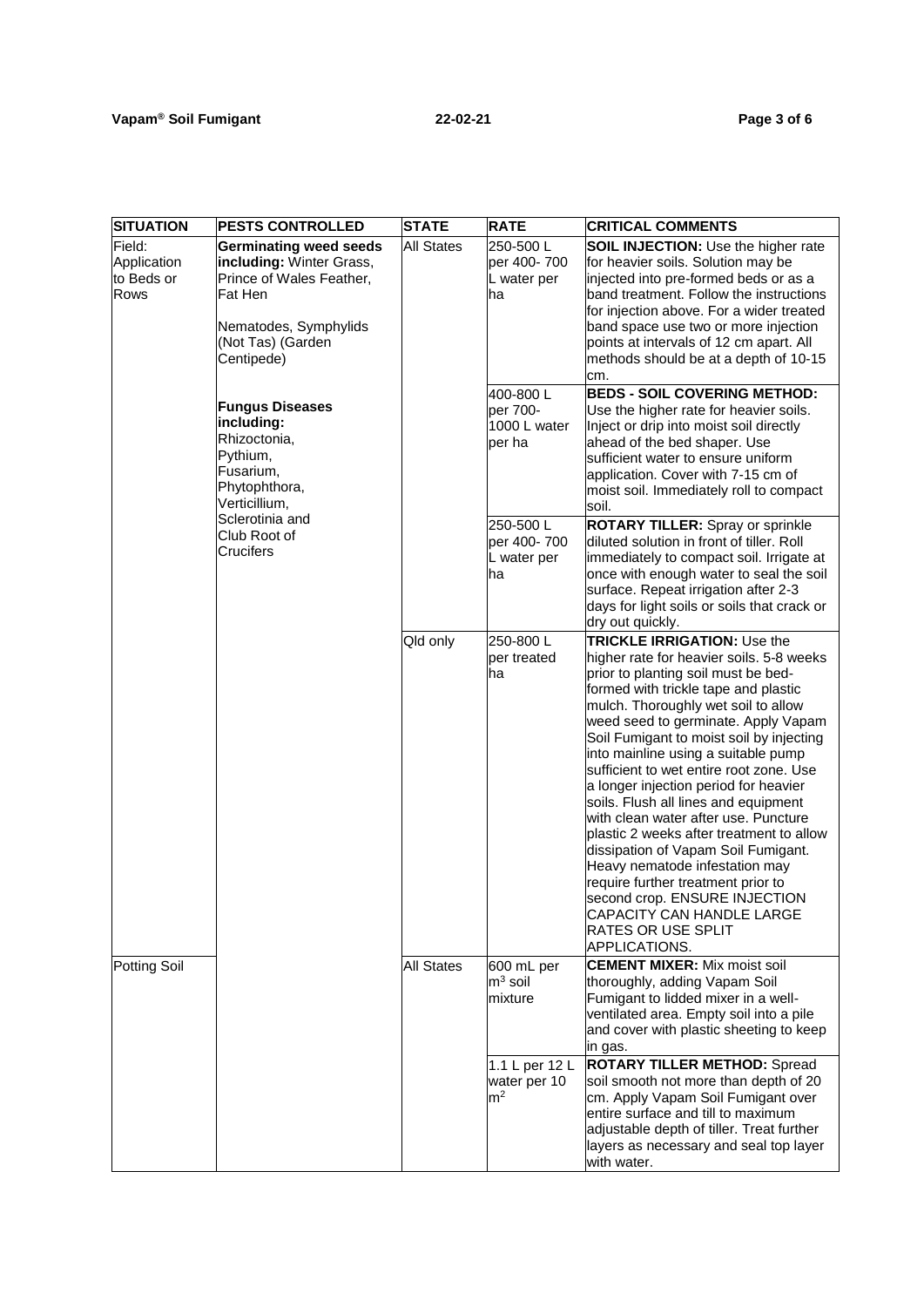| <b>SITUATION</b>     | <b>PESTS CONTROLLED</b>                                                                                                                                                                                                                                                                                                                 | <b>STATE</b>     | <b>RATE</b>                                               | <b>CRITICAL COMMENTS</b>                                                                                                                                                                                                                                                                           |
|----------------------|-----------------------------------------------------------------------------------------------------------------------------------------------------------------------------------------------------------------------------------------------------------------------------------------------------------------------------------------|------------------|-----------------------------------------------------------|----------------------------------------------------------------------------------------------------------------------------------------------------------------------------------------------------------------------------------------------------------------------------------------------------|
| Tobacco<br>Plant Bed | Germinating weed seeds<br><b>including:</b> Winter Grass,<br>Prince of Wales Feather,<br>lFat Hen<br>Nematodes, Symphylids<br>(Not Tas) (Garden<br>Centipede)<br><b>Fungus Diseases</b><br>including:<br>Rhizoctonia,<br>Pythium,<br>Fusarium,<br>Phytophthora,<br>Verticillium,<br>Sclerotinia and<br>Club Root of<br><b>Crucifers</b> | Qld, NSW<br>only | 9.75 L per<br>700-900L<br>water per 100<br>m <sup>2</sup> | <b>TOBACCO SEED BED: Use the</b><br>higher rate for heavier soils. Apply in<br>Autumn through an approved irrigation<br>system, sprayers or any suitable<br>approved equipment. Follow<br>instructions for seedbeds or plant<br>beds. DO NOT treat tobacco plant<br>beds by hand directed methods. |
|                      | Onion Weed                                                                                                                                                                                                                                                                                                                              | WA only          | 1.1 L per 50 L<br>water per 5<br>m <sup>2</sup>           | <b>SPOT TREATMENT:</b> Spray entire<br>surface area using drenching nozzles.                                                                                                                                                                                                                       |

# **NOT TO BE USED FOR ANY PURPOSE, OR IN ANY MANNER, CONTRARY TO THIS LABEL UNLESS AUTHORISED UNDER APPROPRIATE LEGISLATION.**

## **DO NOT USE BY HAND DIRECTED SPRAYING INCLUDING SPRINKLER CAN. DO NOT TREAT POTTING SOIL BY LOOSE MIXED METHOD OR VIA SHREDDER. DO NOT USE BY FLOOD IRRIGATION OR OVERHEAD SPRINKLER SYSTEMS.**

# **GENERAL INSTRUCTIONS**

#### **MIXING:**

After mixing with water do not allow mixture to stand.

#### **APPLICATION:**

Soil should be carefully prepared in advance according to the Directions for Use. Cultivate the area thoroughly and break up clods. Loosen soil deeply one week in advance of application. Soil should be kept moist until application, and if soil has crusted in the meantime, re-cultivate lightly. Soil temperature should be in the range 10-32°C to depth of 8 cm. Where fumes become unpleasant, spray with water to seal fumes in.

#### **INTERVALS FOR CULTIVATION & PLANTING AFTER APPLICATION:**

Planting may take place 14-21 days after application if soil is light-medium texture and not excessively wet or cold. A minimum interval of 30 days is necessary where soil texture is heavy, high in organic matter, wet or soil temperature is less than 15°C. A 60-day interval is required if application rate is greater than 1100 L/ha. Cultivation should be carried out on wet, heavy soils to prevent crusting and promote drying, 5-7 days after application, and may be repeated when necessary. DO NOT mix treated soils with untreated soils. Sow an indicator crop to test that no toxic Vapam Soil Fumigant remains in the soil, approximately 7 days before main crop. Lettuce or radish is suitable for this purpose because of their rapid germination process. Check for root damage which will indicate whether or not soil is still toxic.

#### **POTTING SOIL:**

Heavy potting soil or heavy field soil, including soils high in clay or organic matter, ensure that proper aeration and drying of the soil takes place.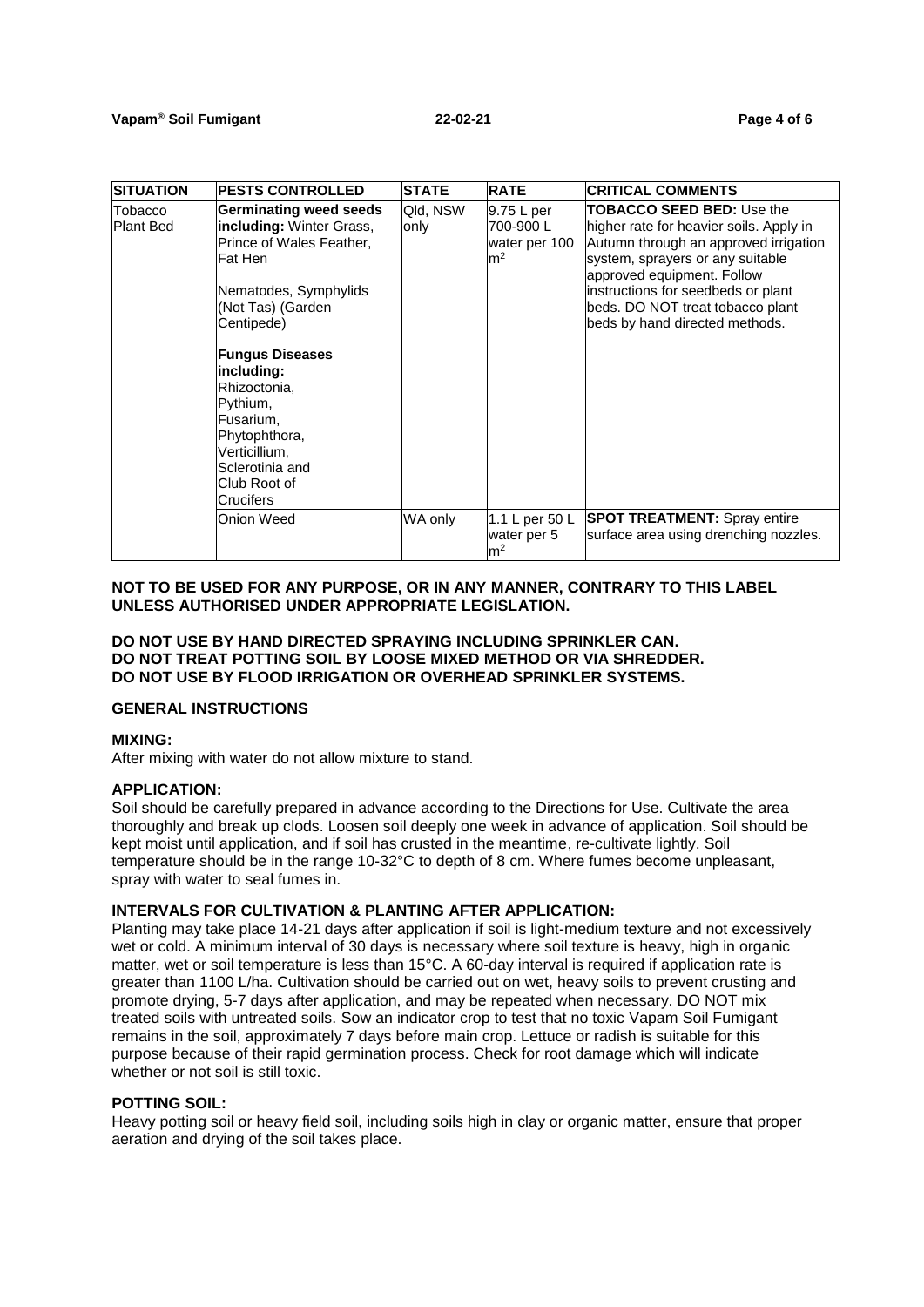## **Vapam® Soil Fumigant 22-02-21 Page 5 of 6**

## **PRECAUTIONS:**

Workers previously experiencing skin or respiratory tract irritation from metham-sodium or dazomet exposure should not work with metham-sodium products. After mixing with water do not allow mixture to stand as poisonous fumes are released on standing. Workers manually sealing should wear the personal protective clothing specified for applicators.

# **RE-ENTRY PERIOD:**

## **Field Use:**

DO NOT allow entry into treated areas for 48 hours. When prior entry is necessary, wear personal protective equipment specified for applicators. Clothing must be laundered after each day's use.

#### **Greenhouse Application, Including Under Plastic:**

DO NOT allow entry into treated areas for 7 days. When prior entry is necessary, wear personnel protective equipment specified for applicators. Clothing must be laundered after each day's use. Thoroughly ventilate greenhouses for 24 hours after removing plastic.

#### **REHANDLING PERIOD - POTTING SOIL:**

Treated soil is to remain covered by plastic sheeting or similar material impermeable to MITC, for 7 days after treatment. When prior handling is necessary, wear personal protective equipment specified for applicators. Clothing must be laundered after each day's use.

#### **PROTECTION OF CROPS, NATIVE AND OTHER NON-TARGET PLANTS:**

DO NOT spray desirable plants and lawns and avoid spray drift. DO NOT apply within 1 metre of drip line of plants. DO NOT use in greenhouses where plants are present. DO NOT apply under weather conditions, or from spraying equipment, that may cause spray to drift onto nearby susceptible plants/crops, cropping lands and pastures.

#### **PROTECTION OF WILDLIFE, FISH, CRUSTACEANS AND ENVIRONMENT:**

DO NOT contaminate streams, rivers or watercourses with the chemical or used containers.

#### **STORAGE AND DISPOSAL:**

Store in the closed, original container in a cool, well-ventilated area. DO NOT store for prolonged periods in direct sunlight.

Triple-rinse containers before disposal. Add rinsings to spray tank. DO NOT dispose of undiluted chemicals on site. If recycling, replace cap and return clean containers to recycler or designated collection point. If not recycling, break, crush, or puncture and deliver empty packaging for appropriate disposal to an approved waste management facility. If an approved waste management facility is not available, bury the empty packaging 500 mm below the surface in a disposal pit specifically marked and set up for this purpose clear of waterways, desirable vegetation and tree roots, in compliance with relevant Local, State or Territory government regulations. DO NOT burn empty containers or product.

#### **For Refillable Containers:**

Empty contents fully into application equipment. Close all valves and return to point of supply for refill or storage.

# **SAFETY DIRECTIONS:**

Harmful if absorbed by skin contact or swallowed. Poisonous if inhaled. Will damage the eyes, nose, throat and skin. Repeated exposure may cause allergic disorders. Interacts with alcohol - avoid alcohol on day(s) of use. DO NOT inhale vapour or spray mist. The fumes first cause smarting, then watering of the eyes. This should be taken as a warning sign. The liquid can cause burns. Use and store in well-ventilated areas. When opening the container and preparing product for use, wear cotton overalls buttoned to the neck and wrist, a washable hat, apron (chemical resistant) elbow-length (nitrile, neoprene) gloves, chemical resistant footwear, full facepiece respirator with organic vapour/gas cartridge or canister (or goggles and a half facepiece respirator with organic vapour cartridge or canister). When using the prepared solution, wear cotton overalls buttoned to the neck and wrist, a washable hat, elbow-length (nitrile, neoprene) gloves, chemical resistant footwear, a full facepiece respirator with organic vapour/gas cartridge (or goggles and a halfface piece respirator with organic vapour cartridge or canister).